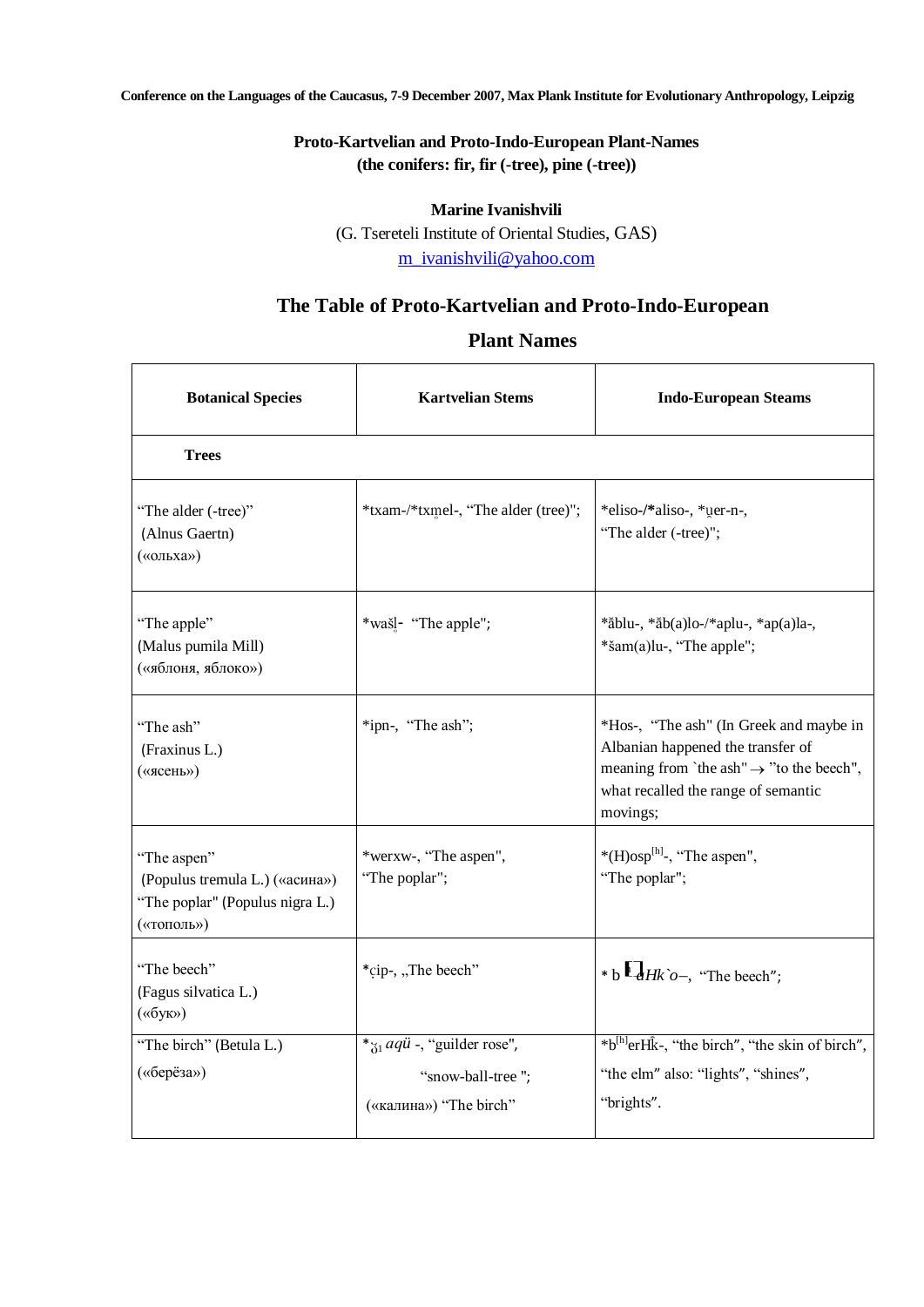| "The conifers": "fir(-tree)";      | $*$ na zw-, "fir (-tree)",                | *p <sup>[h]</sup> euk <sup>[h]</sup> -/*p <sup>[h]</sup> uk <sup>[h]</sup> -,*p <sup>[h]</sup> it <sup>[h]</sup> -, "silver fir", |
|------------------------------------|-------------------------------------------|-----------------------------------------------------------------------------------------------------------------------------------|
| "silver fir"; "fir"; " pine        | soč- "silver fir",                        | "pine (-tree)";                                                                                                                   |
| (-tree)" (Picea L.), (Abies Mill), | pičw- "pine (-tree)";                     | *ed <sup>[h]</sup> lo-, "the conifers",                                                                                           |
| (Pinus L.)                         |                                           | "fir $(-tree")$ ;                                                                                                                 |
| («ель», «сосна», «пихта»)          |                                           |                                                                                                                                   |
| "The cornel(-tree)", "the cherry"  | *šüind-/ *šind-,                          | *k <sup>[h]</sup> <sub><i>r</i>no-, "The cornel (-tree)",</sub>                                                                   |
| (Cornus mascula L.), (Cerasus      | "The cornel (-tree)",                     | "cherry";                                                                                                                         |
| avium L).                          |                                           |                                                                                                                                   |
| (Prunus cerasus; Cerasus vulgaris  |                                           |                                                                                                                                   |
| Mill.)                             | *bal-, "The cherry";                      |                                                                                                                                   |
| («кизил», «черешня, вишня»)        |                                           |                                                                                                                                   |
| "the elm" (Ulmus foliacea Gilib.)  | *ca-, "The elm";                          | *wỹg-, *Vlmo-, "The elm";                                                                                                         |
| («вяз», «ильм», «берест»)          |                                           |                                                                                                                                   |
|                                    |                                           |                                                                                                                                   |
| "The hazel", "nuts"                | *txil-, "nut";                            | $*{\bf k}^{\text{[h]}}$ os(e)lo-, "nut",                                                                                          |
| (Corylus avellana L.),             | *kak-al-, "walnut";                       | "walnut" (plant),                                                                                                                 |
| («ореховое дерево, орех»)          |                                           | $*q^{[h]}$ ar-, $* k^{[h]}$ neu-, (Fruit);                                                                                        |
| "The hornbeam"                     | *krcxeml-, "The hornbeam",                | *(s) $k$ `rōb <sup>[h]</sup> o-"The hornbeam";                                                                                    |
| (Carpinus L.)                      | "rcxila (modern Georgian)";               |                                                                                                                                   |
| («граб»)                           |                                           |                                                                                                                                   |
|                                    |                                           |                                                                                                                                   |
| "The lime(-tree)," "linden"        | $*_3$ acx $\omega$ -, "The lime (-tree)", | *lenta□-, *le□ipa□- "The lime (-tree)",                                                                                           |
| (Tilia) («липа»)                   | "linden";                                 | "Linden" (doubtful stems);                                                                                                        |
|                                    |                                           |                                                                                                                                   |
| "The maple"                        | *ne-kerčx-a-, "The maple";                | *KL-n-, *klen-,                                                                                                                   |
| (Acer L.) («клен»)                 |                                           | *akvrno-, "The maple";                                                                                                            |
|                                    |                                           |                                                                                                                                   |
| "The mulberry(-tree)"              | Tuta-, (bžol-(a) in dialects) "The        | *moro-, *urd <sup>[h]</sup> -o-s-                                                                                                 |
| (Morus L.)                         | mulberry" (-tree);                        | "The mulberry (-tree)";                                                                                                           |
| («тутовое дерево»)                 |                                           |                                                                                                                                   |
|                                    |                                           |                                                                                                                                   |
| "The tree", "the oak"              | $*_\text{71}$ el-, "tree", "oak";         | *t'e/oru-, *t're/ou-, "tree", "oak" (inact.                                                                                       |
| (Quercus L.)                       | $*_{c_1 \cdot q}$ . "oak";                | cl.)                                                                                                                              |
| («дерево», «дуб»)                  | muxa- in old and modern Georgian          | *p <sup>[h]</sup> erk <sup>[h]</sup> ů-/*p <sup>[h]</sup> eru-, "oak",                                                            |
|                                    | substituted stem "oak";                   | "forest" (act. kl.);                                                                                                              |
|                                    | *krko-,rko" – 'acorn' (in some            | *aik-, "oak" (substituted stem);                                                                                                  |
|                                    | dialects 'oak') («желудь»)                | *kelH- "acorn" (fruit); Comp. Ital. Kerkus:                                                                                       |
|                                    |                                           | Lat. quercus; Ven. Qarquēni;                                                                                                      |
|                                    |                                           |                                                                                                                                   |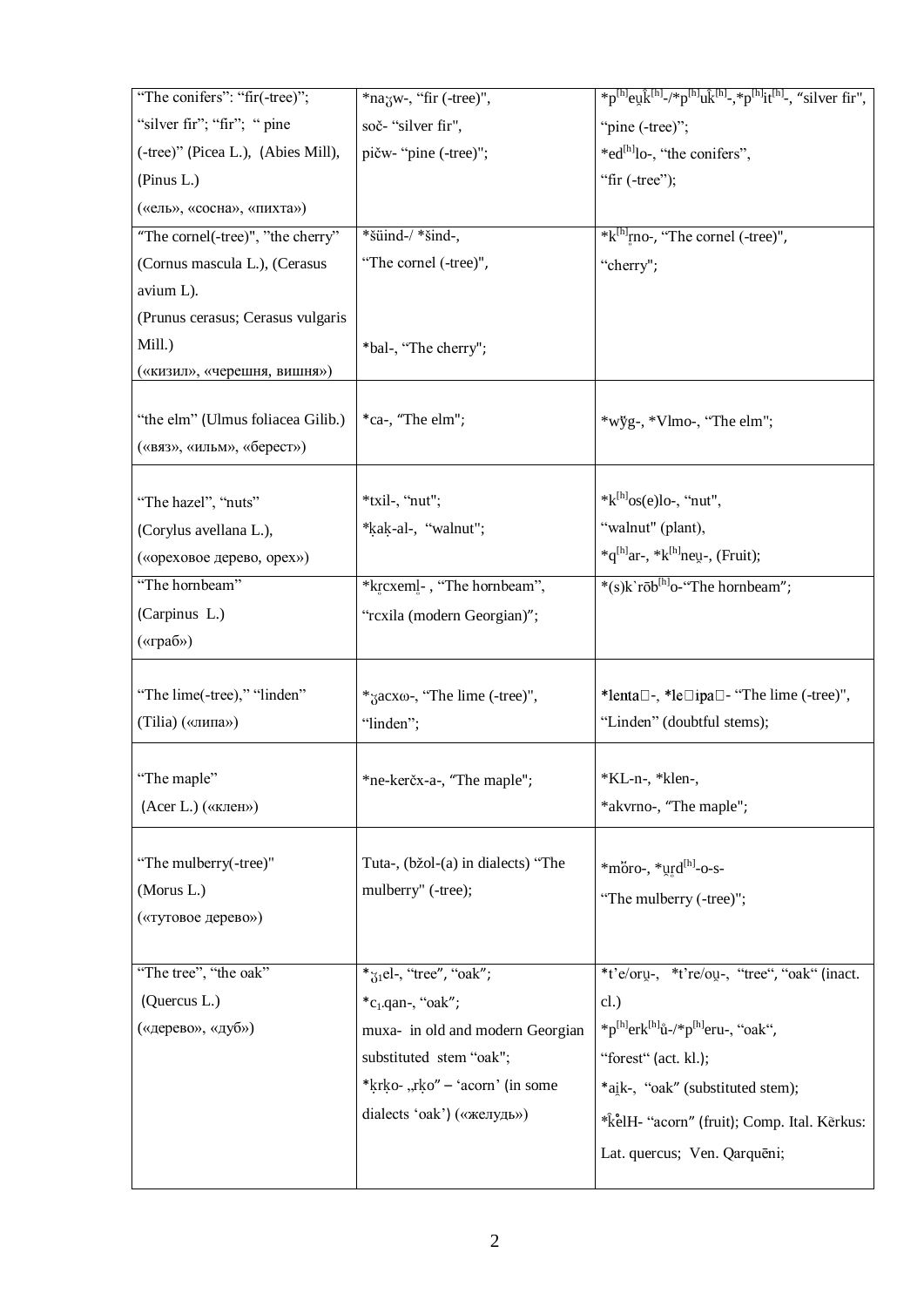|                                    |                                       | *'s(e)lik- "The willow",                                           |
|------------------------------------|---------------------------------------|--------------------------------------------------------------------|
| "the willow" (Salix L.)            | * $\text{sec}_{1}n$ - "The willow",   | "The white willow";                                                |
| («ива», «ветла»)                   | "The white willow";                   |                                                                    |
| "The yew" (Taxus)                  | *urtxel-, "The yew";                  | *ei-/*oi (with *-uo-, *-k <sup>[h]</sup> o-, *-o- suffixes)        |
| («тис»)                            |                                       | "the yew";                                                         |
|                                    |                                       |                                                                    |
| <b>Cultivated Plants and Corn</b>  |                                       |                                                                    |
|                                    |                                       |                                                                    |
| "The flax", "The hemp"             | *sel-, "The flax";                    | * Iino - "The flax";                                               |
| (Linium usitatissimum L.),         | (*kan-, "The hemp" _ migratory        | *san-,*gan-/*kan-, "The hemp";                                     |
| (Cannabis sativa L.)               | term);                                |                                                                    |
| («лен», «конопля»)                 |                                       |                                                                    |
|                                    |                                       |                                                                    |
| "The grain", "the barley"          | qndur-, qadur-,                       | *Hat'-, "corn"                                                     |
| (Hordeum L.)                       | "corn" (<"pea"); (Old. Georg. krtil-, | *ieuo-; * $\hat{g}^{[h]}(e)rd^{[h]}$ -/ $\hat{g}^{[h]}red^{[h]}$ - |
| («зерно», «ячмень»)                | Moder. Georg. ker-; Megr. ker-;       | "The burley";                                                      |
|                                    | Svan. čamin-/ker-) "The barley";      |                                                                    |
|                                    |                                       |                                                                    |
| "The millet", "The rye", "The      | *Petü-, "Millet";                     | *mel-, "Millet"; *urug <sup>[h]</sup> io -                         |
| oats" (Panicum miliuceum L.);      | *_; (Georg. čüav -;                   | "The rye"; (Lat. auēna, Lit.                                       |
| (Secale ce- reale L.); (Avena L.); | Megr. čue-; Svan. manäš-);            | aviža, Lat. àuza, Prus.                                            |
| («просо», «рожь», «овес»)          | *: (Old. Georg šüriva-/ šuriva-;      | wyse, Russ. овьсъ,                                                 |
|                                    | Modern. Georg. šwria-; Svan.          | Russ. obec "The oats");                                            |
|                                    | mäčičxu-, zantx-) "The oats";         |                                                                    |
| "The pumpkin"                      | *aqar- "The sort of pumpkin";         | *ga(r)gra-, "water vessel", "churn of                              |
| (Cucurbita)                        |                                       | butter", "oil ress";                                               |
| («тыква»)                          | *kwax "The pumpkin" - (dialect.);     |                                                                    |
|                                    | (Mod. Georg. gogra-, "gogra");        |                                                                    |
|                                    |                                       |                                                                    |
| "The vine", "the vineyard"         | *uenaq-, (`The vine"),                | *uein-āk' - (Slaw. vinjaga-                                        |
| (Vitis) («виноградная лоза»,       | "the vineyard";                       | "vine");                                                           |
| «виноградник»)                     |                                       |                                                                    |
| "The wheat" (Triticum L.)          | *ipkl-, "The wheat";                  | $*{\rm p}^{\text{[h]}}$ ur - "The wheat" (migratory term);         |
| («пшеница»)                        |                                       |                                                                    |
|                                    |                                       |                                                                    |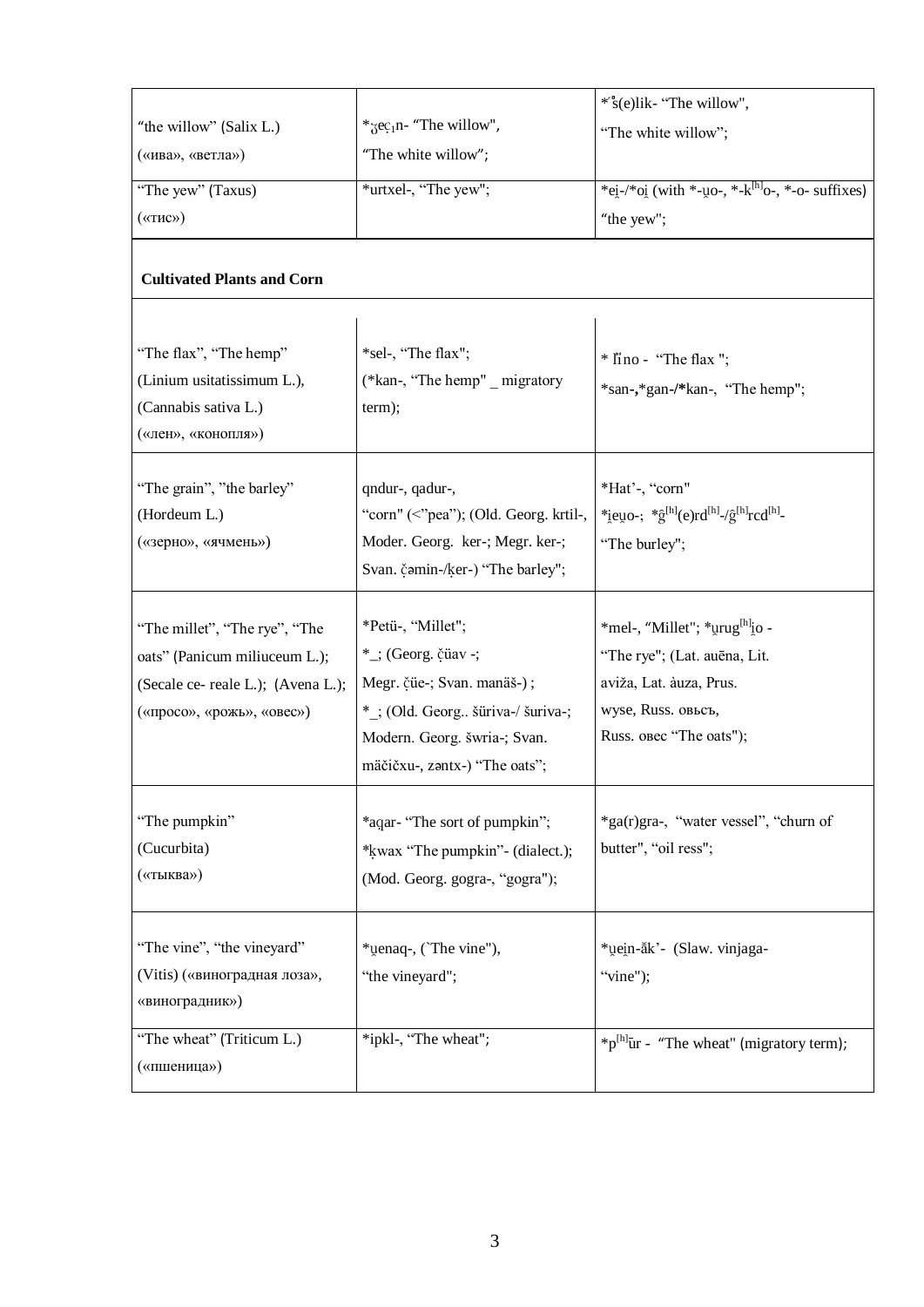| <b>Bushes and Moss</b>                                                |                                                                                                                                                                                                   |                                                                                                                                                            |
|-----------------------------------------------------------------------|---------------------------------------------------------------------------------------------------------------------------------------------------------------------------------------------------|------------------------------------------------------------------------------------------------------------------------------------------------------------|
| "The juniper"<br>(Juniperus) («можжевельник»)                         | $*$ jüiü-, $*$ jüi-, The juniper";                                                                                                                                                                | *uei-(*huei-) "The juniper";                                                                                                                               |
| "The moss" (mūscus)<br>$(\langle \langle \text{MOX} \rangle \rangle)$ | *putk-, "The moss", "blister",<br>"rash", "drizzled", "moistened",<br>Comp. *pu-, "boil", "fermentation";<br>Georg. $putur(o)$ -<br>"rotten", "dump, humid" (Modern<br>Georg. xavs-, "The moss"); | $*$ m(e)us-, "the moss", "the plant of bog",<br>"Swamp, marsh", "mould, moustiness",<br>«плесень»;<br>Comp. *pū-tro- < *pu "rot"<br>(Klimov G., 1994:145); |

- (1) Al. Makashvili. Botanical Dictionary (1961): na<sub>i</sub>yi (Picea, Picea orientalis L.), Sb. elati, bl. rač. cvela, čan., megr. nuzu; svn. nezvra, yumir.
- (2) The old Georgian manuscripts: "მოსცა ძელი *ნაძვსაჲ* და მაშენებელნი ზღუდეთანი ხურონი ძელისა, რაჲთა უშენონ მას სახლი" M, *I* par*. 14, 1*;  $\omega$ "გარდამოიღონ *ნაძვსა* ძელი ლიბანით" O, *I* Ez. *4, 48*; "მე დამკვდრებულ ვარ სახლსა შინა *ნაძვსასა*" M, I par. 17, 1; "მიძღუანე მე ძელი *ნაძვსაჲ*, ფიჭვ და  $\delta$ აძუ ლიბანით II par. 2, 8. ნაძოვანი – "კედრონი"; ნაძვებიანი ადგილი; "გამოვიდა მოწაფეთა მისთა თანა წიად ჴევსა მას *ნაძოვანსა*" DE, – "განვიდა მოწაფითურთ თვსით წიად ჴევსა მას *კედრონისასა*" C, I. 18, 1.
- (3) Sulkhan Saba Orbeliani's dictionary (XVII c., publ. 1928): nazû (nazvi ZABCbqDE) (tree) (+1, 16 canticum ZAB) ZABCDE. elati (tree) nazvi ZABCD.
- (4) P. Charaia's Megrelian Georgian dictionary (1997): nuzu fir (-tree), nuzoni fir-wood.
- (5) V. Topuria, M. Kaldani, Svan Dictionary (2000): *nenz* (is, -ar) up. sv. botan. Silver fir,  $\varphi \ddot{\hat{\sigma}}_1^0$ ხოშა *ნენზ* ჩერიდ ხუღუმ (ბზ. 406) – დევს დიდი სოჭი თითისტარად აქვს, Deu has a big silver fir as a spindle. (3ba30bas boa bodo grosgog gradom, 696b o  $\partial^2 \partial^2 \partial^0$  (Low. B. 70) – ტყეში მეტწილად არის ნაძვი, სოჭი და ფიჭვი, There are mainly fir, silver fir and pine in the forest.
- (6) H. Fähnrich, S. Sarjveladze., Etimological Dictionary of the Kartvelian Languages (2000): \*nazû - : Georg. nazu-nazu-i; naz-ov-an-i; nazv-i (moder. Georg.). megr. nazu- /nuzu-, nu zu/nuzu "fir-tree"; svn. nezû- nezû-ra "fir-tree". Megrelian nuzu- (<\*nozû-, o>u by the T. Gudava's rule (1960, 119-120),  $nu \ll u$ , desafricatisation and svan. *nezu*.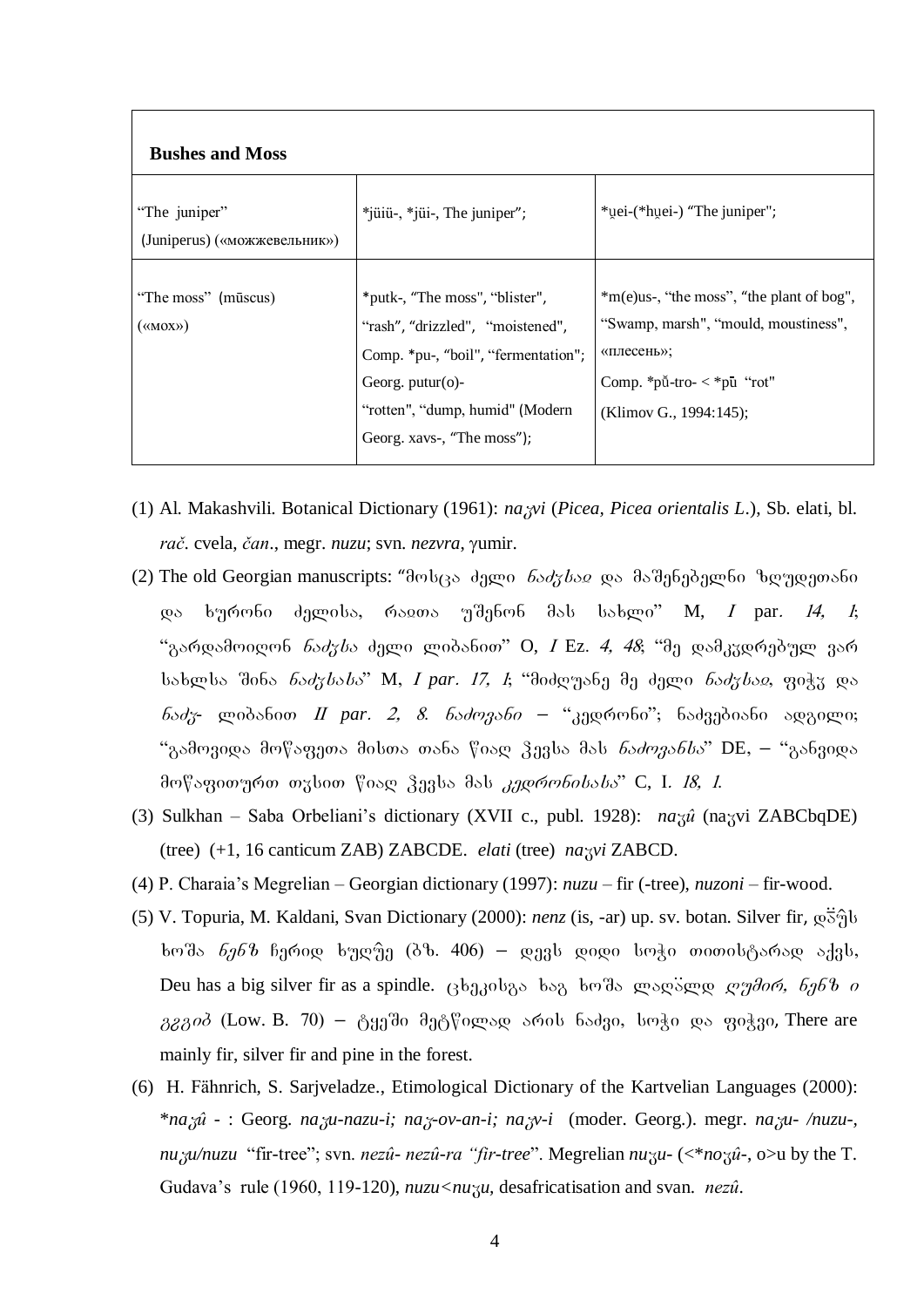- (7) G. Klimov, M. Khalilov, Dictionary of Caucasus Languages (2003): Batsbian  $n a_0 x$  and Udian  $na_{xy}$  – "fir (-tree)" are borrowed from Georgian. Compare Georg.  $pi\check{v}$ -i and similar forms in other Kartvelian languages with Mid. Greek  $\pi \iota \tau \iota \iota \zeta$  'pine (-tree)'; Megr. noč-r; Svan. *t axra*; Batsb. from Georg. *pi*čv-r. In many Caucasian languages the meaning of this root is "lamp", "candle tree".
- (8) Ars. Oniani, Trees and Plants Svan Names Dictionary (1917): in Petrograd: *yumūr* lech. "pine or fir"; *yumūlra* lech. "pine tree or fir tree". t axtra lech. "male pine or fir". *nezûra* lech. "female pine or fir". *le ynur* "where many pines and firs are". *yumūri t ik*, *yumūri x ûem* დუმურს ხოწიბ მურგვალ ლარი მუჯოდრა, ღუმური ლაში ლი ალე. კალს:  $30\degree$  and this is firs' seed (cone)".
- (9) V. Topuria, M. Kaldani, Svan Dictionary (2000): yumir (-mriš up. Svn., -mräl up. b., -mrär low. b., -iš, - äl lnt.), γomir (-äš, -äl) up. b., γumūr (-al) lshkh. - fir. ανδεήδες αγηθώσ ლიკცხე ანცხენეს (up. b. 401) – "The brothers preferred to cut off the fir". გიერგნლ დომრა აშხლნდჟი ჩუაყურა (up. b. 314) – "George was lying on the branch of the fir". ცხეკისგა ხაგ ღუმირ (low. b.. 70) – "There is a fir in the forest". 65 შყი ღუმურს ხო ვდენი (lshkh. 24) \_ "Gum comes out of the fir". ეჩა ჟიქან ლის ღუმირლა ცხეკარ (lnt. 4) – "Above it there are fir forests diminutive jumril. –  $9\%$  3mg employees on  $\alpha$ (poetry. 308) \_ "It should be a little fir". nezû (-iš, -är up. svn., lnt., ar - lshkh). zool – nezvi. nenz (-iš, -är) up. svn., bot. – silver fir (see above). taxra (-rāš, -rēl) lshkh., bot.1. male fir or pine.  $\partial_{\partial\Omega}\partial_{\partial}$   $\partial_{\partial\Omega}$   $\partial_{\Omega}$  o  $\partial_{\Omega}$   $\partial_{\Omega}$  o  $\partial_{\Omega}$   $\partial_{\Omega}$  and (lshkh. khor. 17) \_ "The male fir and pine also have the pretzel". 2. Caucasian silver fir.
- (10) K. Dondua, Svan-Georgian-Russian Dictionary (2001):  $\gamma u m \bar{u}r i\bar{s} =$  (conifer plant (pine, fir, silver fir),  $nezv(r)$ , -iš, -ar –  $nezvi$  [fimale pig].  $nezvra$  – pine;  $tax(r)$  –iš, -ar – t axi [male pig].  $taxra$  - fir.
- (11) In I. Nijaradze, Russian-Svan Dictionary (1910):  $\gamma$ umir fir; leymir fir wood;
- (12) On the base of the analysis of given data we can suppose that  $\gamma \mu m \bar{u} r / \gamma m \pi r / \gamma m r$  stems in Svan should have been a common name for conifers.  $nenz/nezûra$  – "fimale pine, fir or silver fir",  $taxra$  – "male pine, fir or silver fir". If not the ending suffix-ra of plants in Svan, above given stems by form and meaning coincides "nezvi" and "t axi", correspondingly denoting female and male pigs' names.